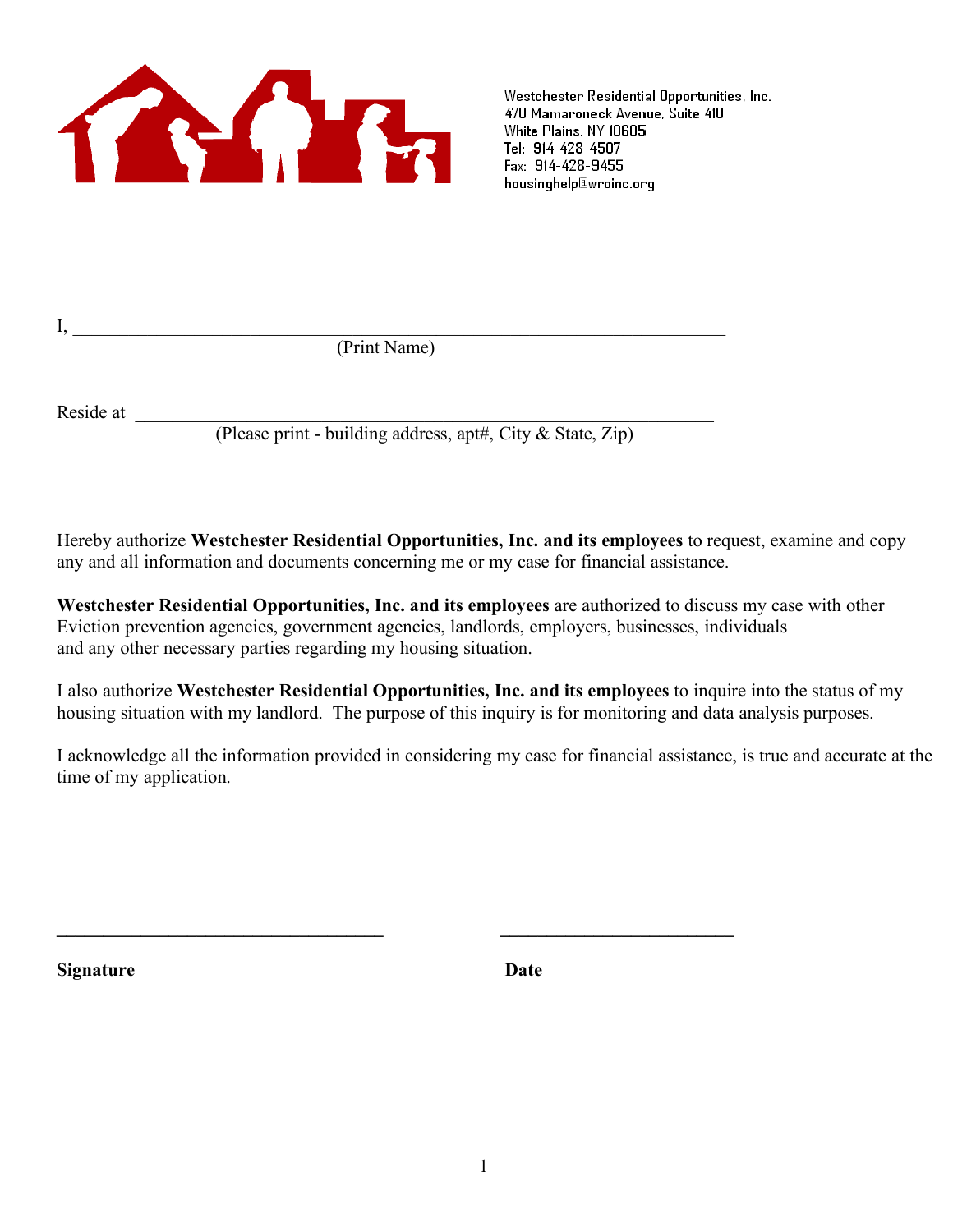

| <b>Current</b>              |                                                                                                                                                                                                                                |                           |                                                               |                                                                                                                                                                                                                                                                                                                                                                                                                                                                                       |
|-----------------------------|--------------------------------------------------------------------------------------------------------------------------------------------------------------------------------------------------------------------------------|---------------------------|---------------------------------------------------------------|---------------------------------------------------------------------------------------------------------------------------------------------------------------------------------------------------------------------------------------------------------------------------------------------------------------------------------------------------------------------------------------------------------------------------------------------------------------------------------------|
| Address:                    |                                                                                                                                                                                                                                |                           |                                                               |                                                                                                                                                                                                                                                                                                                                                                                                                                                                                       |
|                             | <b>Street Address</b>                                                                                                                                                                                                          | $Apt\,\#$                 |                                                               | City/Town Zip Code                                                                                                                                                                                                                                                                                                                                                                                                                                                                    |
|                             |                                                                                                                                                                                                                                |                           |                                                               |                                                                                                                                                                                                                                                                                                                                                                                                                                                                                       |
|                             | Email Address: No. 1998. All and the set of the set of the set of the set of the set of the set of the set of the set of the set of the set of the set of the set of the set of the set of the set of the set of the set of th |                           |                                                               |                                                                                                                                                                                                                                                                                                                                                                                                                                                                                       |
|                             | Ethnicity (please circle): Caucasian / African American / Hispanic / Asian / American Indian / Other                                                                                                                           |                           |                                                               |                                                                                                                                                                                                                                                                                                                                                                                                                                                                                       |
|                             | Marital Status: Single Married Separated Divorced Widowed other                                                                                                                                                                |                           |                                                               |                                                                                                                                                                                                                                                                                                                                                                                                                                                                                       |
|                             |                                                                                                                                                                                                                                |                           |                                                               |                                                                                                                                                                                                                                                                                                                                                                                                                                                                                       |
|                             |                                                                                                                                                                                                                                |                           |                                                               | D.O.B.                                                                                                                                                                                                                                                                                                                                                                                                                                                                                |
|                             | Number of Children in the Household: <u>Ages</u> and Sex of each child: <u>Ages and Sex of each child:</u>                                                                                                                     |                           |                                                               |                                                                                                                                                                                                                                                                                                                                                                                                                                                                                       |
|                             |                                                                                                                                                                                                                                |                           | (Ex. F5, M14)                                                 | $\begin{tabular}{lllllllllll} \toprule & \multicolumn{1}{l}{} & \multicolumn{1}{l}{} & \multicolumn{1}{l}{} & \multicolumn{1}{l}{} & \multicolumn{1}{l}{} & \multicolumn{1}{l}{} & \multicolumn{1}{l}{} & \multicolumn{1}{l}{} & \multicolumn{1}{l}{} & \multicolumn{1}{l}{} & \multicolumn{1}{l}{} & \multicolumn{1}{l}{} & \multicolumn{1}{l}{} & \multicolumn{1}{l}{} & \multicolumn{1}{l}{} & \multicolumn{1}{l}{} & \multicolumn{1}{l}{} & \multicolumn{1}{l}{} & \multicolumn{$ |
|                             |                                                                                                                                                                                                                                |                           |                                                               |                                                                                                                                                                                                                                                                                                                                                                                                                                                                                       |
|                             | <b>Total Gross Family/Household Income:</b>                                                                                                                                                                                    |                           |                                                               |                                                                                                                                                                                                                                                                                                                                                                                                                                                                                       |
|                             | Under \$10,000 \$10,000-\$15,000 \$15,000-\$20,000 \$20,000-\$30,000 Over \$30,000                                                                                                                                             |                           |                                                               |                                                                                                                                                                                                                                                                                                                                                                                                                                                                                       |
|                             |                                                                                                                                                                                                                                |                           |                                                               |                                                                                                                                                                                                                                                                                                                                                                                                                                                                                       |
|                             |                                                                                                                                                                                                                                |                           |                                                               |                                                                                                                                                                                                                                                                                                                                                                                                                                                                                       |
|                             |                                                                                                                                                                                                                                |                           |                                                               |                                                                                                                                                                                                                                                                                                                                                                                                                                                                                       |
|                             |                                                                                                                                                                                                                                |                           |                                                               |                                                                                                                                                                                                                                                                                                                                                                                                                                                                                       |
|                             |                                                                                                                                                                                                                                |                           |                                                               |                                                                                                                                                                                                                                                                                                                                                                                                                                                                                       |
| <b>Housing Information:</b> |                                                                                                                                                                                                                                |                           | Monthly Rent/Mortgage: \$____________Heat Incl.? ____________ |                                                                                                                                                                                                                                                                                                                                                                                                                                                                                       |
|                             |                                                                                                                                                                                                                                | Section 8 tenant share \$ |                                                               |                                                                                                                                                                                                                                                                                                                                                                                                                                                                                       |
|                             | 1 Bedroom                                                                                                                                                                                                                      |                           | Number of Months Owed:                                        |                                                                                                                                                                                                                                                                                                                                                                                                                                                                                       |
|                             | 2 Bedrooms                                                                                                                                                                                                                     |                           | Total Arrears Owed: \$                                        |                                                                                                                                                                                                                                                                                                                                                                                                                                                                                       |
|                             | 3 Bedrooms                                                                                                                                                                                                                     |                           | Amount You Can Pay: \$                                        |                                                                                                                                                                                                                                                                                                                                                                                                                                                                                       |
|                             | Other                                                                                                                                                                                                                          |                           | Assistance Requested: \$                                      |                                                                                                                                                                                                                                                                                                                                                                                                                                                                                       |
|                             | How long have you resided there:                                                                                                                                                                                               |                           | <b>Amount of Assistance from other sources: \$</b>            |                                                                                                                                                                                                                                                                                                                                                                                                                                                                                       |
|                             |                                                                                                                                                                                                                                |                           | (Family /Friends)                                             |                                                                                                                                                                                                                                                                                                                                                                                                                                                                                       |
|                             | Do you have a lease? Yes No (Please include a copy)                                                                                                                                                                            |                           |                                                               |                                                                                                                                                                                                                                                                                                                                                                                                                                                                                       |
|                             | Have you received or applied for rental assistance from any agencies in the past 12 months?                                                                                                                                    |                           |                                                               |                                                                                                                                                                                                                                                                                                                                                                                                                                                                                       |
|                             | If "yes" from which agency/agencies                                                                                                                                                                                            |                           |                                                               |                                                                                                                                                                                                                                                                                                                                                                                                                                                                                       |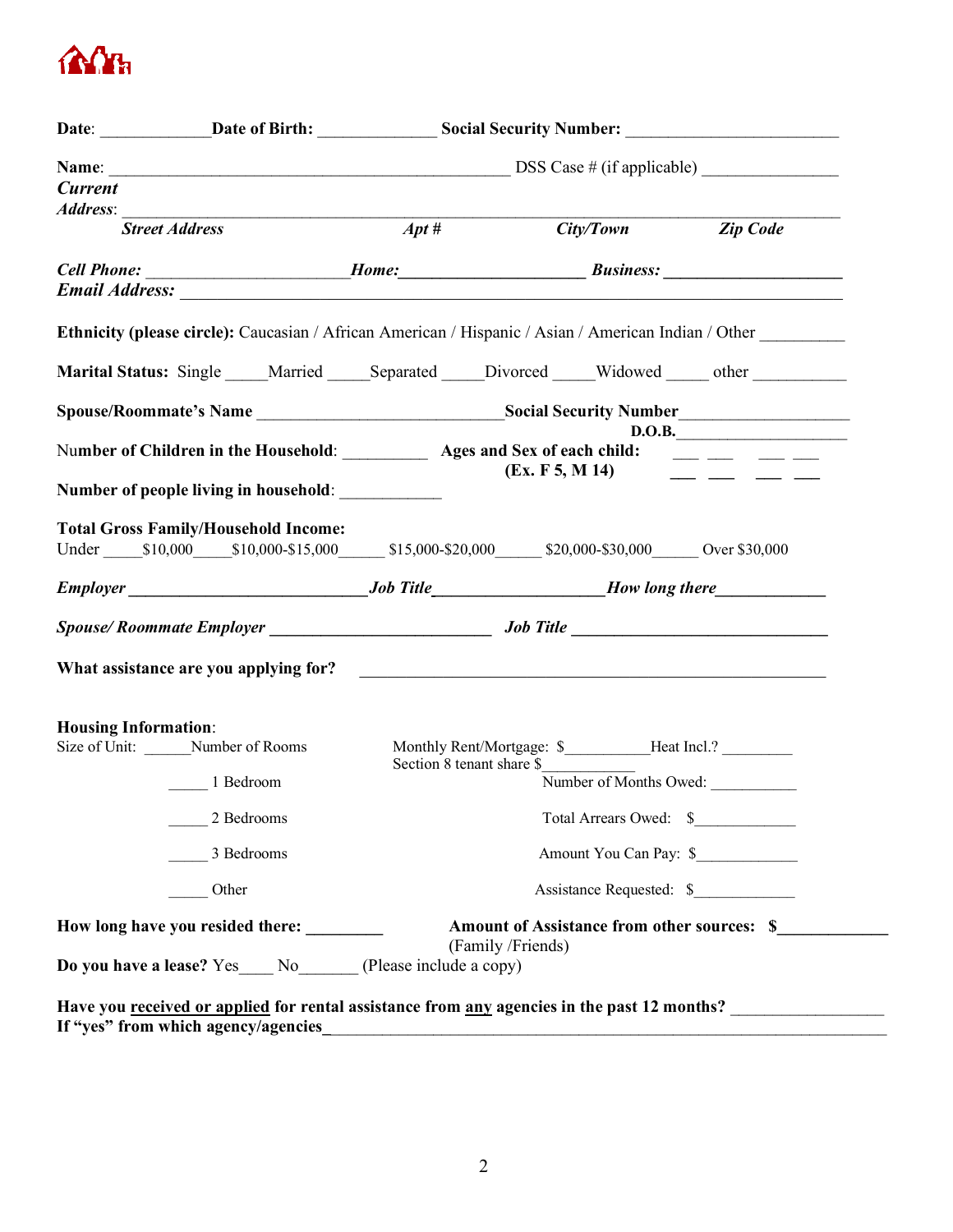**Current Landlord Name \_\_\_\_\_\_\_\_\_\_\_\_\_\_\_\_\_\_\_\_\_\_\_\_\_\_\_Telephone\_\_\_\_\_\_\_\_\_\_\_\_\_\_\_\_\_ Email\_\_\_\_\_\_\_\_\_\_\_\_\_\_\_\_\_\_\_ Monthly payment is made out to Address**\_\_\_\_\_\_\_\_\_\_\_\_\_\_\_\_\_\_\_\_\_\_\_\_\_\_\_\_\_\_\_\_\_\_\_\_\_\_\_\_\_\_\_\_\_\_\_\_\_\_\_\_\_\_\_\_\_\_\_\_\_\_\_\_\_\_\_\_\_\_\_\_\_\_\_\_\_\_\_\_\_\_\_\_\_\_\_\_\_\_\_\_  *Street Apt# City Zip* **Landlord's Attorney**: Name \_\_\_\_\_\_\_\_\_\_\_\_\_\_\_\_\_\_\_\_\_\_\_\_\_\_\_\_\_\_ Telephone: \_\_\_\_\_\_\_\_\_\_\_\_\_\_\_\_\_\_\_\_\_\_\_\_\_\_\_\_\_\_\_\_\_\_\_ **H**ere is received a Legal Notice or Demand Letterre<sup>s</sup> include a construction of the copy (please include a copy)

| Have you received a Legal Notice or Demand Letter?                          | Date Received<br>(please include a copy) |  |
|-----------------------------------------------------------------------------|------------------------------------------|--|
| Do you have 72 hour notice?                                                 | (please include a copy)                  |  |
| Do you have a Court Date or have you already been to Court?                 | (Y/N and Date)                           |  |
| Is this your first time in arrears? If "no" how many times before and when? |                                          |  |
|                                                                             |                                          |  |
| Do you owe utilities? Electric/Gas amount owed: \$                          | <b>Home Heating Oil \$</b>               |  |
| Telephone amount owed: \$                                                   |                                          |  |

| Do you receive a subsidy (such as Section 8, DSS) | $(Y/N)$ By what agency? |
|---------------------------------------------------|-------------------------|
| Agency contact person & telephone number:         |                         |
| (Must provide share letter)                       |                         |

**How will you continue to pay your rent and/or balance if you are assisted with one month's rental arrears or the first month's rent for a new apartment?**

 $\mathcal{L}_\mathcal{L} = \mathcal{L}_\mathcal{L} = \mathcal{L}_\mathcal{L} = \mathcal{L}_\mathcal{L} = \mathcal{L}_\mathcal{L} = \mathcal{L}_\mathcal{L} = \mathcal{L}_\mathcal{L} = \mathcal{L}_\mathcal{L} = \mathcal{L}_\mathcal{L} = \mathcal{L}_\mathcal{L} = \mathcal{L}_\mathcal{L} = \mathcal{L}_\mathcal{L} = \mathcal{L}_\mathcal{L} = \mathcal{L}_\mathcal{L} = \mathcal{L}_\mathcal{L} = \mathcal{L}_\mathcal{L} = \mathcal{L}_\mathcal{L}$ 

| <b>For First Months Rental Assistance Only:</b>                                       |                       |                                 |           |                    |
|---------------------------------------------------------------------------------------|-----------------------|---------------------------------|-----------|--------------------|
| Address of the new apartment                                                          |                       |                                 |           |                    |
|                                                                                       | <b>Street address</b> | $Apt\,\#$                       | City/Town | Zip                |
| <b>Landlord's Name</b>                                                                |                       | Telephone#                      |           |                    |
|                                                                                       |                       |                                 |           |                    |
|                                                                                       |                       |                                 |           |                    |
| FOR AGENCY USE ONLY                                                                   |                       |                                 |           |                    |
| Other agencies contacted for assistance: PLEASE NOTE: A DSS DENIAL LETTER IS REQUIRED |                       |                                 |           |                    |
| Name of agency:                                                                       |                       | Amount of assistance requested: |           | Response $(Y/N)$ : |
|                                                                                       |                       |                                 |           |                    |
|                                                                                       |                       |                                 |           |                    |
|                                                                                       |                       |                                 |           |                    |
|                                                                                       |                       |                                 |           |                    |
|                                                                                       |                       |                                 |           |                    |

*\*\* Your signature will allow this information and any supporting documents to be released to other agencies on your behalf.*

 $\mathcal{L}_\mathcal{L} = \{ \mathcal{L}_\mathcal{L} = \{ \mathcal{L}_\mathcal{L} = \{ \mathcal{L}_\mathcal{L} = \{ \mathcal{L}_\mathcal{L} = \{ \mathcal{L}_\mathcal{L} = \{ \mathcal{L}_\mathcal{L} = \{ \mathcal{L}_\mathcal{L} = \{ \mathcal{L}_\mathcal{L} = \{ \mathcal{L}_\mathcal{L} = \{ \mathcal{L}_\mathcal{L} = \{ \mathcal{L}_\mathcal{L} = \{ \mathcal{L}_\mathcal{L} = \{ \mathcal{L}_\mathcal{L} = \{ \mathcal{L}_\mathcal{$ 

(Signature of Applicant) (Signature of referring Caseworker)

| (Name of Agency accepting application) | (Signature of accepting Caseworker) |
|----------------------------------------|-------------------------------------|

(Signature of accepting Caseworker)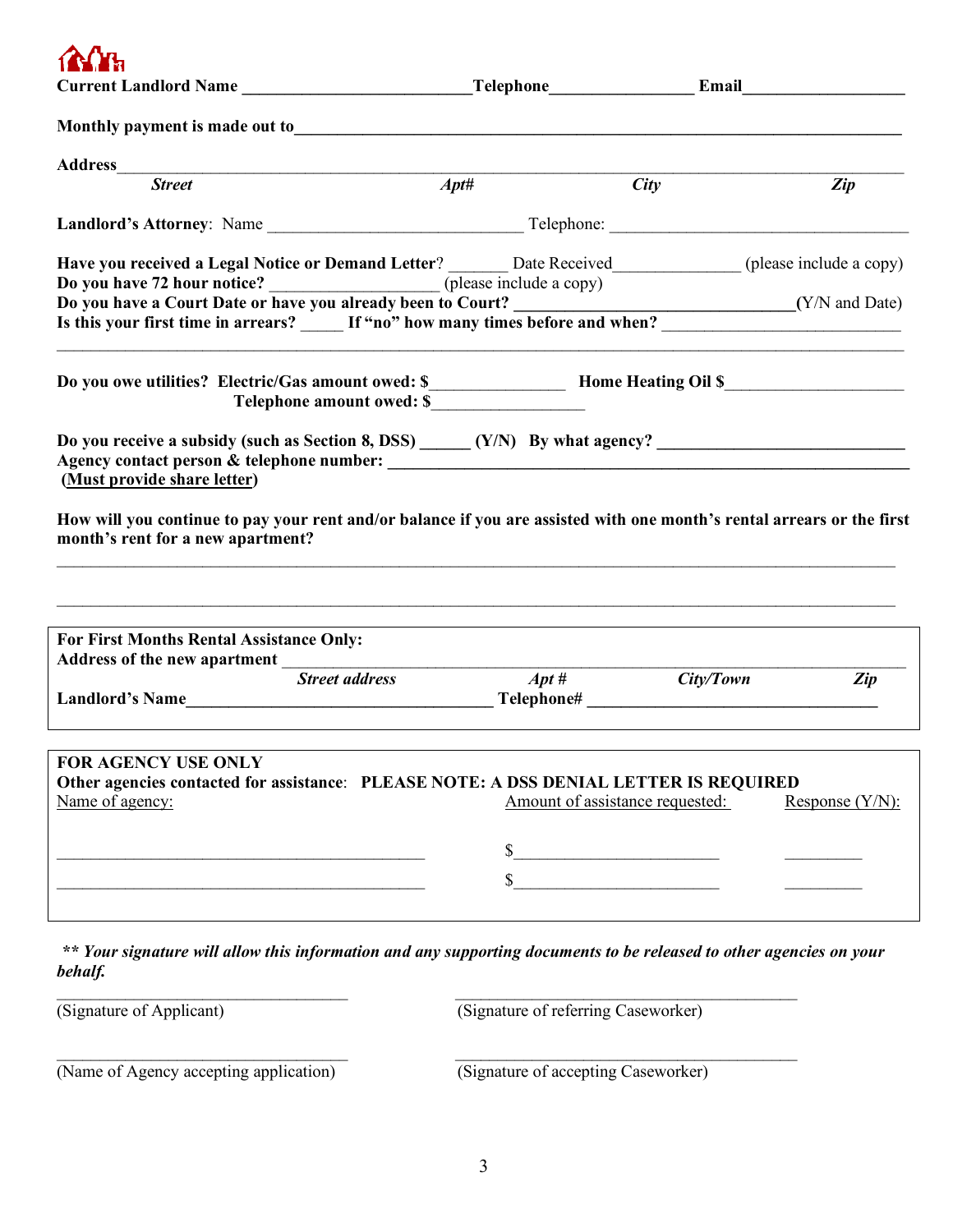# **Documentation Checklist**

- **1. \_\_\_** Documentation of Pending Homelessness (Landlord Notice, Court Documents, Housing Code Violations, Utility cut off Notice, Other)
- **2. \_\_\_** Letter of explanation stating hardship that caused arrears or reason for financial assistance.
- **3. \_\_\_** Current Lease and Rent Ledger
- **4. \_\_\_** Birth Certificate (All household members) & Photo Id's (Adults Only)
- **5. \_\_\_** Green Card/Passport/Benefit Card/ (All household members)
- **6. \_\_\_** Social Security Cards (**All Household Members**)
- **7. \_\_\_** 6 Current Pay Stubs (if applicable) (All Household member(s), 18 yrs. or older)
- **8. \_\_\_** Updated Budget Sheet (**Dept. of Social Services**) / \_\_\_\_\_ **Section 8 share letter**
- **9. \_\_\_** Award Letters (**Social Security/SSI**)
- **10. \_\_\_** Denial Letter (**Dept. of Social Services**)
- **11. \_\_\_** Employment Pension/Disability Benefits Verification (if applicable)
- 12. **Linemployment Benefits Verification (18 yrs. or older)**
- **13. \_\_\_** Verification of all expenses(Utility Bills/Cable/Con Edison/Childcare/Other)
- **14. \_\_\_** All Pages of Last 3 mos. For all Bank Statements (Checking/Saving/CD, etc.)
- **15. \_\_\_** Discontinue Letter from Social Services/Unemployment (if applicable)
- 16. **Marriage Certificate/(Divorce/Separation Documents)**
- **17. \_\_\_** Court Ordered Child Support/Adoption/Foster Care/Alimony
- **18. \_\_\_** W-2 & Most recent Tax Return
- **19. \_\_\_** Military Service Documentation (if applicable)
- **20. \_\_\_** Notarized Statement from Child Care Provider/ After School Program (working/ Attending School)
- **21. \_\_\_** Guarantee Letters from all agencies providing assistance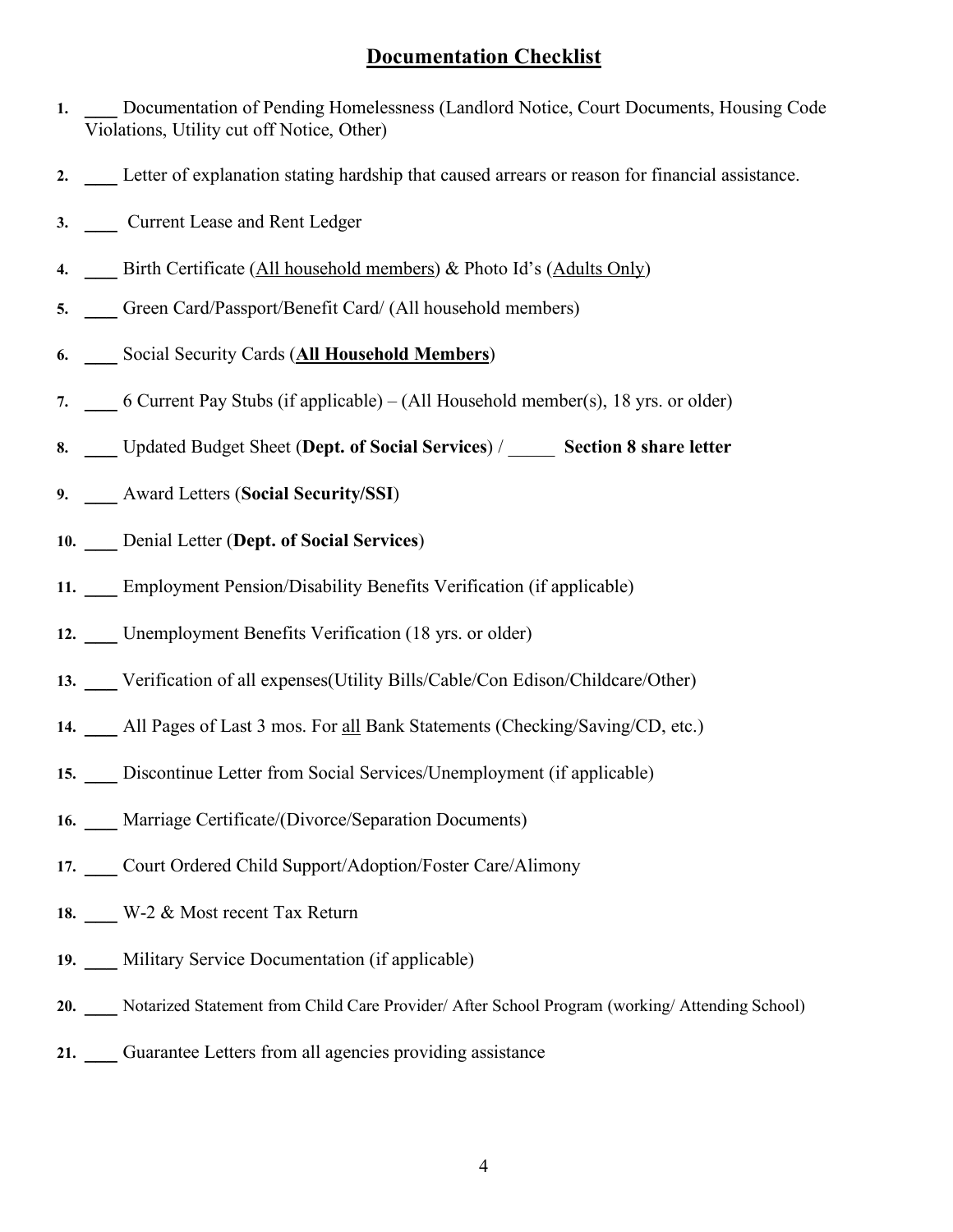

Westchester Residential Opportunities, Inc. (WRO) 470 Mamaroneck Avenue Room 410 White Plains, NY 10605 914-428-4507 914-428-9455 fax www.wroinc.org

# **Program Disclosure Form**

**NOTE**: If you have an impairment, disability, or language barrier, or otherwise require an alternative means of completing this form or accessing information about housing counseling, please talk to your housing counselor about arranging alternative accommodations.

About Us and Program Purpose: Westchester Residential Opportunities, Inc., is a nonprofit, HUD-approved comprehensive housing counseling agency. We provide educational workshops and a full spectrum of housing counseling including pre-purchase, foreclosure prevention, non-delinquency post-purchase, reverse mortgage, fair housing counseling (enforcement and education), rental and homeless counseling. We serve all clients regardless of income, race, color, religion/creed, sex, national origin, age, familial status, disability, or sexual orientation/gender identity, source of income, marital status, and DV survivor status. We administer our programs in conformity with local, state, and federal anti-discrimination laws, including the federal Fair Housing Act (42 USC 3600, et seq.). As a housing counseling program participant, please affirm your roles and responsibilities along with the following disclosures, by signing and dating this form on the following page.

# **Client and Counselor Roles and Responsibilities:**

Counselor's Roles and Responsibilities

- Reviewing your housing goal and your finances, which include your income, debts, assets, and credit history.
- Preparing a Client Action Plan that lists the steps that you and your counselor will take in order to achieve your housing goal.
- Preparing a household budget that will help you manage your debt, expenses, and savings.
- Your counselor is not responsible for achieving your housing goal, but will provide guidance and education in support of your goal.
- Neither your counselor nor WRO employees, agents, nor directors may provide legal advice.

Client's Roles and Responsibilities:

- Completing the steps assigned to you in your Client Action Plan.
- Providing accurate information about your income, debt, expenses, credit, and employment.
- Attending meetings, returning calls, and providing requested paperwork in a timely manner.
- Notifying WRO or your counselor when changing housing goals.
- Attending educational workshop(s) as recommended.
- Retaining an attorney if seeking legal advice and or representation in matters such as foreclosure or bankruptcy protection.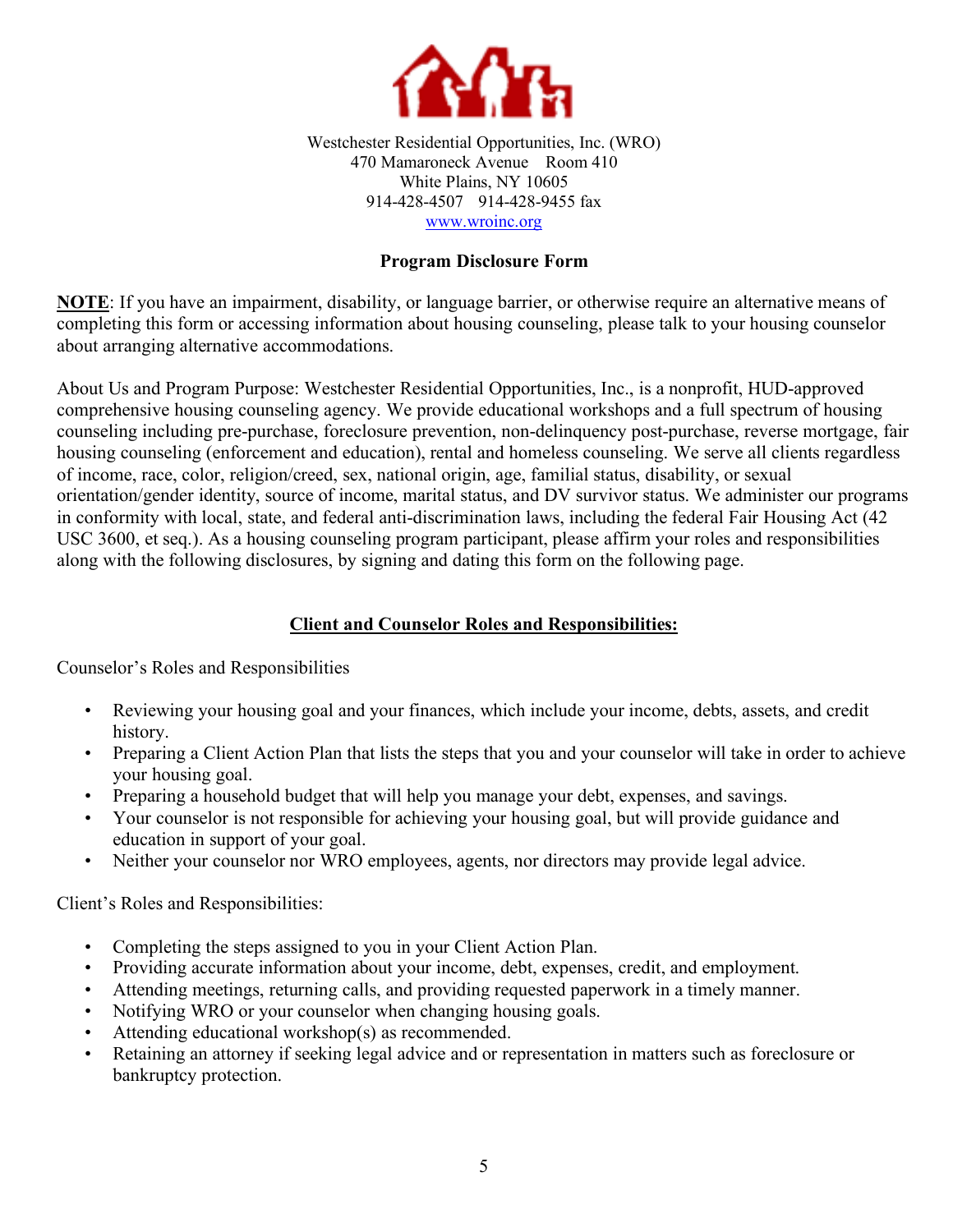### **TERMINATION OF SERVICES**

Failure to work cooperatively with your Housing Counselor and or WRO will result in the discontinuation of services. This includes but is not limited to, missing three consecutive appointment and failing to submit necessary documents requested by your counselor or WRO.

**Agency Conduct:** No WRO employee, officer, director, contractor, volunteer, or agent shall undertake any action that might result in, or create the appearance of, administering counseling operations for personal or private gain, provide preferential treatment for any person or organization, or engage in conduct that will compromise our agency's compliance with federal regulations and our commitment to serving the best interests of our clients.

**Agency Relationships:** WRO has financial affiliation (if funded by HUD) or professional affiliations (if not funded by HUD) with HUD, New York State Attorney General's Office, New York State Housing and Community Renewal Corporation, Westchester County, City of White Plains, City of Yonkers, and banks including Bank of America, JP Morgan Chase, and Capital One Bank. As a housing counseling program participant, you are not obligated to use the products and services of WRO or our industry partners.

**Alternative Services, Programs, and Products and Client Freedom of Choice:** WRO has a first-time homebuyer program developed in partnership with HSBC, First Niagara, M&T, Astoria Bank, and Tomkins Mahopac Bank. However, you are not obligated to participate in this or other WRO programs and services while you are receiving housing counseling from our agency. You may consider seeking alternative products and services from entities including the Federal Housing Administration (FHA), for first-time homebuyer loan programs, and Human Development Services of Westchester or Community Housing Innovations, for other first-time homebuyer programs. You are entitled to choose whatever real estate professionals, lenders, and lending products that best meet your needs.

**Referrals and Community Resources:** You will be provided a community resource list which outlines the county and regional services available to meet a variety of needs, including utilities assistance, emergency shelter, transitional housing, food banks, and legal aid assistance. This list also identifies alternative agencies that provide services, programs, or products similar to those offered by WRO and its partners and affiliates.

Privacy Policy: I/we acknowledge that I/we received a copy of Westchester Residential Opportunities, Inc.'s Privacy Policy. Initial: \_\_\_\_\_

**Errors and Omissions and Disclaimer of Liability:** I/we agree that WRO, its employees, agents, and directors are not liable for any claims and causes of action arising from errors or omissions by such parties, or related to my participation in WRO housing counseling; and I hereby release and waive all claims of action against WRO and its affiliates. I have read this document, understand that I have given up substantial rights by signing it, and have signed it freely and without any inducement or assurance of any nature and intend it to be a complete and unconditional release of all liability to the greatest extent allowed by law. If any provision of this document is unenforceable, it shall be modified to the extent necessary to make the provision valid and binding, and the remainder of this document shall remain enforceable to the full extent allowed by law.

**Quality Assurance:** In order to assess client satisfaction and in compliance with grant funding requirements, WRO, or one of its partners, may contact you during or after the completion of your housing counseling service. You may be requested to complete a survey asking you to evaluate your client experience. Your survey data may be confidentially shared with WRO's grantors such as HUD or Other Funding organizations. .

# **I/we acknowledge that I/we received, reviewed, and agree to WRO's Program Disclosures.**

 $\mathcal{L}_\text{max} = \frac{1}{2} \sum_{i=1}^n \mathcal{L}_\text{max}(\mathbf{x}_i - \mathbf{y}_i)$ 

|  | Name 1 Signature |
|--|------------------|
|--|------------------|

Date Counselor Signature Date

Name 2 Signature Date

\_\_\_\_\_\_\_\_\_\_\_\_\_\_\_\_\_\_\_\_\_\_\_\_\_\_\_\_ \_\_\_\_\_\_\_\_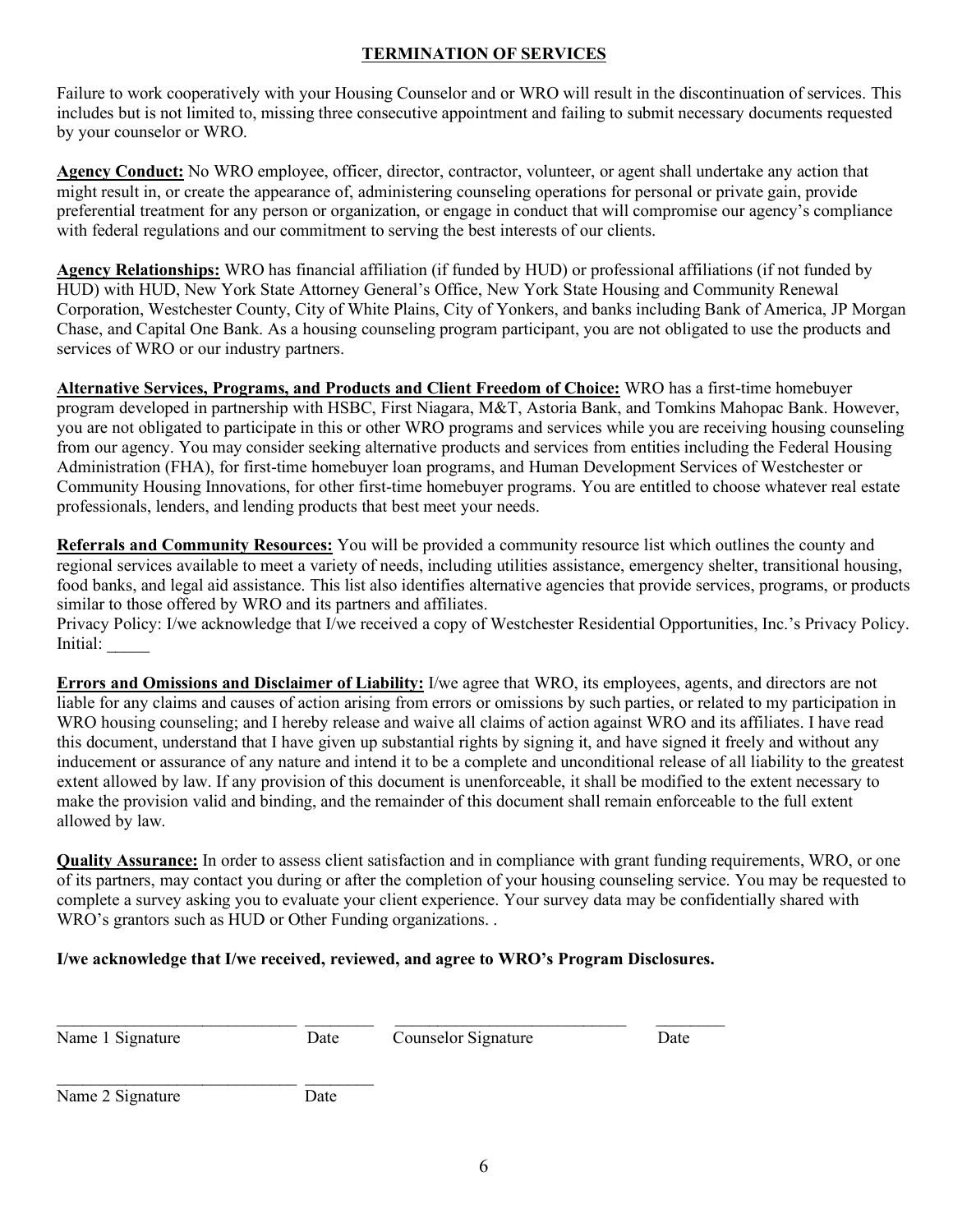

Westchester Residential Opportunities, Inc. (WRO) 470 Mamaroneck Avenue Room 410 White Plains, NY 10605 914-428-4507 914-428-9455 fax www.wroinc.org

# **Privacy Policy**

### **NOTE: If you have an impairment, disability, or language barrier, or otherwise require an alternative means of completing this form or accessing information about housing counseling, please talk to your housing counselor about arranging alternative accommodations.**

Westchester Residential Opportunities, Inc. (WRO), is committed to assuring the privacy of individuals and/or families who have contacted us for assistance. We realize that the concerns you bring to us are highly personal in nature. We assure you that all personal information shared orally and/or in writing will be managed within ethical and legal considerations. Additionally, we want you to understand how we use the personal information we collect about you. Please carefully review this notice as it describes our policy regarding the collection and disclosure of your nonpublic personal information.

#### **What is nonpublic personal information?**

• Information that identifies an individual personally and is not otherwise publicly available, such as your Social Security Number or demographic data such as your race and ethnicity

• Includes personal financial information such as credit history, income, employment history, financial assets, bank account information, and financial debts

#### **What personal information does WRO collect about you?**

We collect personal information about you from the following sources:

- Information that you provide on applications and forms, in email, or verbally
- Information about your transactions with us, our affiliates, or others
- Information we receive from your creditors or employment references
- Credit reports

# **What categories of information do we disclose and to whom?**

We may disclose the following personal information to financial service providers (such as companies providing home mortgages), Federal, State, and nonprofit partners for program review, monitoring, auditing, research, and/or oversight purposes, and/or any other pre-authorized individual and/or organization. The types of information we disclose are as follows:

• Information you provide on applications/forms or other forms of communication. This information may include your name, address, Social Security Number, employer, occupation, account numbers, assets, expenses, and income.

• Information about your transactions with us, our affiliates, or others such as your account balance, monthly payment, payment history, and method of payment.

• Information we receive from a consumer credit reporting agency such as your credit bureau reports, your credit and payment history, your credit scores, and/or your creditworthiness.

• We do not sell or rent your personal information to any outside entity.

• We may share anonymous, aggregated case file information, but this information may not be disclosed in a manner that would personally identify you in any way. This is done in order to evaluate our program, gather valuable research information, and/or design future programs.

• We may also disclose personal information about you to third parties as permitted by law.

# **How is your personal information secured?**

We restrict access to your nonpublic personal information to WRO employees who need to know that information in order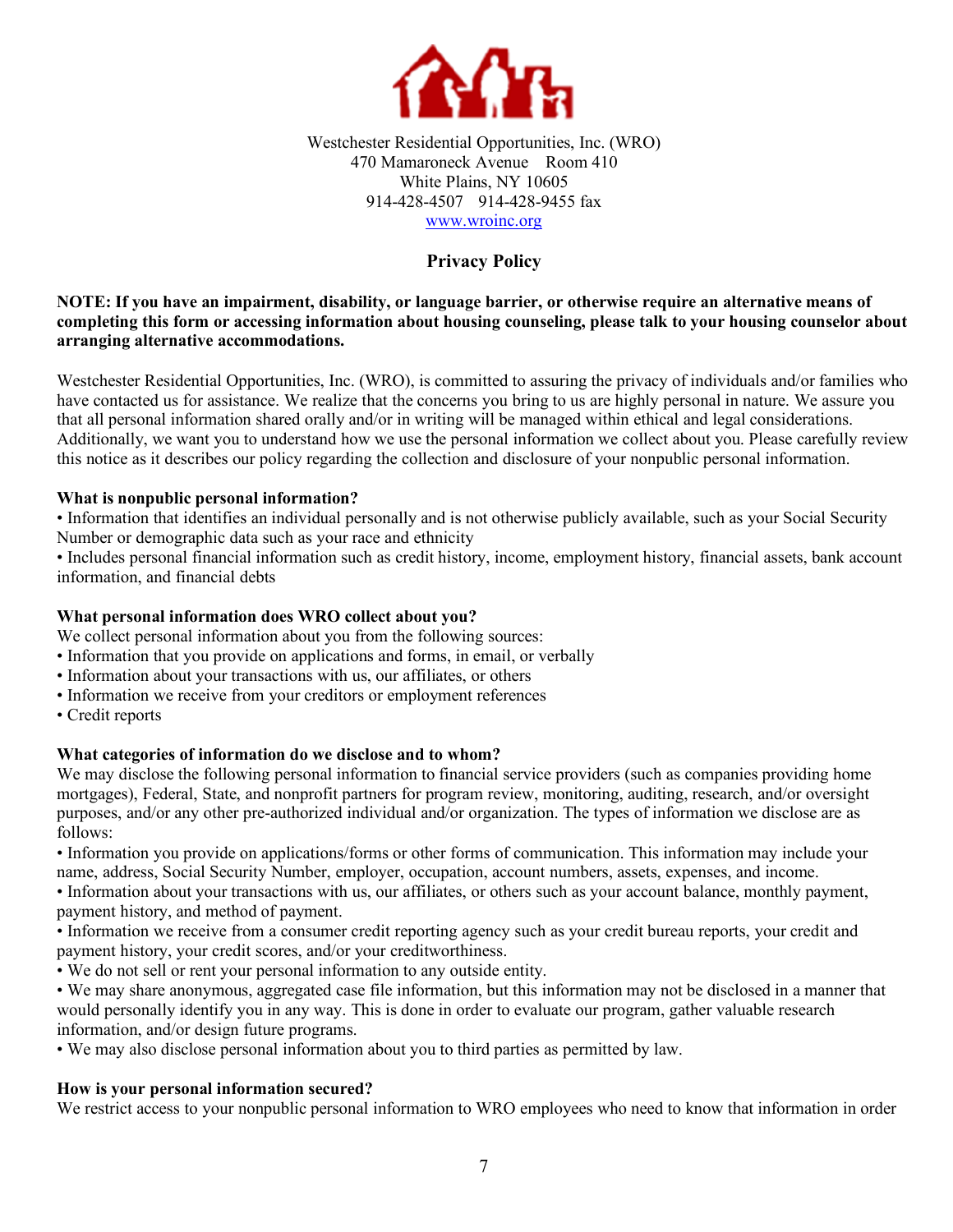to perform their housing counseling duties. We maintain physical, electronic, and procedural safeguards that comply with federal regulations to guard your nonpublic personal information; and we train our staff to safeguard client information and prevent unauthorized access, disclosure, or use.

### Opting Out of Certain Disclosures

You may direct WRO to not disclose your nonpublic personal information to third parties (other than disclosures made to project partners and those permitted by law). However, if you choose to opt out, we will not be able to answer any questions from your creditors, which may limit WRO's ability to provide services such as foreclosure prevention counseling. If you choose to opt out, please sign below under the "Opt Out" clause. If you choose to release your information as stipulated in this Privacy Policy, sign under the "Release" clause. You may change your decision any time by contacting our agency.

**OPT OUT: I request that WRO make no disclosures of my nonpublic personal information to third parties other than project partners and those permitted by law. By choosing this option, I understand that Westchester Residential Opportunities, Inc. will NOT be able to answer any questions from my creditors. I understand that I may change my decision any time by contacting WRO.** 

| Name 1 Signature | Date | Counselor Signature | Date |
|------------------|------|---------------------|------|
| Name 2 Signature | Date |                     |      |

**RELEASE: I hereby authorize WRO to release nonpublic personal information it obtains about me to my creditors and any third parties necessary to provide me with the services I requested. I acknowledge that I have read and understand the above privacy practices and disclosures.** 

| Name 1 Signature | Date | Counselor Signature | Date |
|------------------|------|---------------------|------|
|                  |      |                     |      |

Name 2 Signature Date